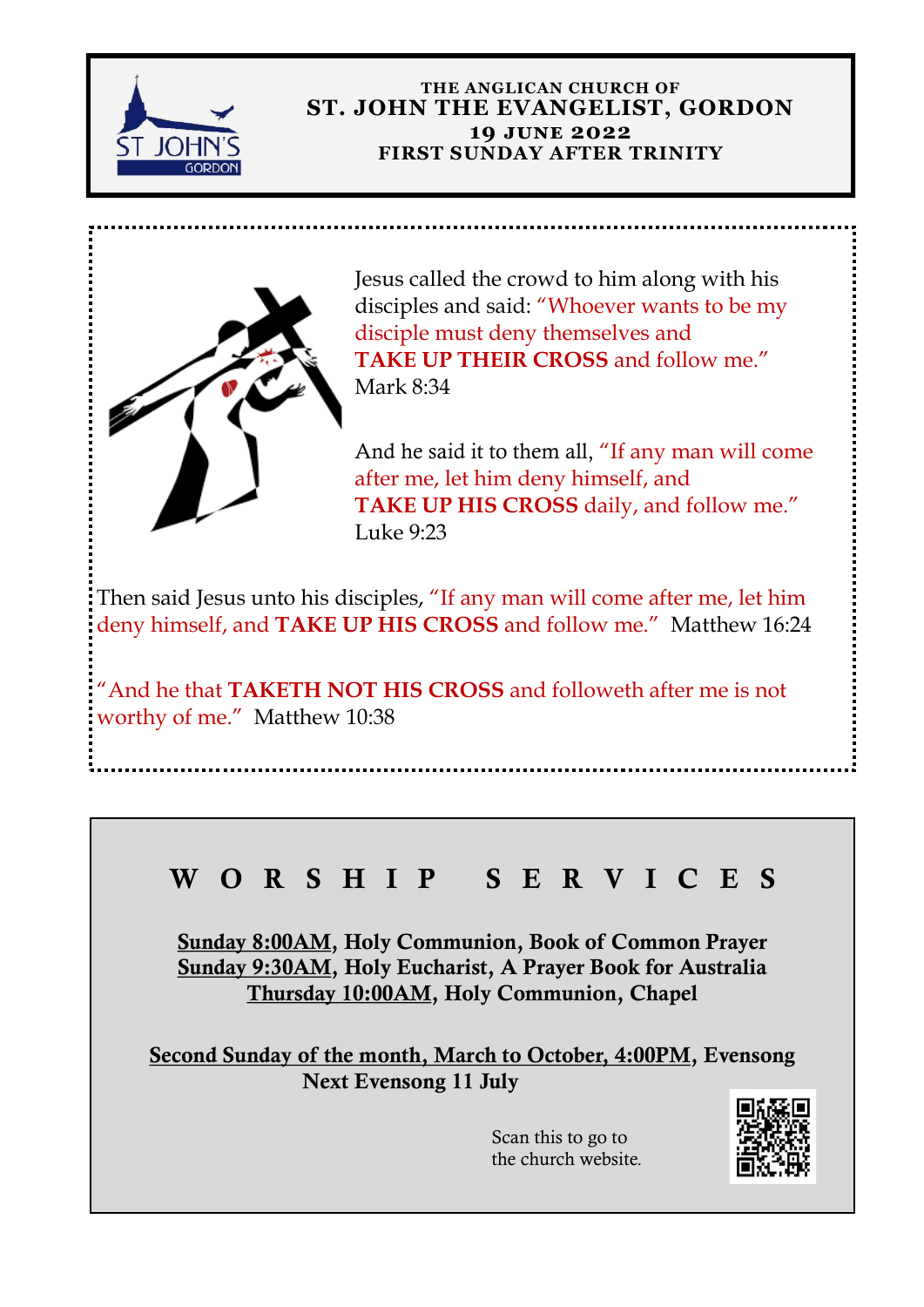

ANGLICAN AID has written, with the financial year soon ending, to request tax-deductible gifts to their 2022 GRACE ABOUNDING APPEAL. They ask for help with, among other efforts, the Syrian displacement crisis. They speak of their longterm relationships with Christian partners such as the Good Shepherd School in Lebanon, Lebanon being a destination to which more than 1-1/2 million Syrian refugees have fled.

"Anglican Aid is currently active through 148 local churches and Christian organisations in 40 countries throughout Africa, Asia, Latin America, the Middle East and beyond. We need your support to continue to strengthen churches, transform communities and see the grace of God overflowing to the most needy in our world."

The Archbishop of Sydney's Anglican Aid P.O. Box Q190, QVB NSW 1230 02 9284 1406 www.anglicanaid.org.au/grace-abounding

### BEWARE OF SCAMS

Last week and this week, we have heard of parishioners who have been defrauded by telephone and on-line scammers. One lost a large amount of money; another lost a very large amount. These con artists pretend to be representatives of the telephone company, a bank, the tax office or some government department. Be suspicious of unexpected claims that you owe back taxes or a traffic infringement penalty, warnings that you will not be able to use the Internet unless you purchase a new modem from them, news that your accounts have been charged or hacked, or messages that you have a package requiring further fees to be delivered. Sometimes the crisis the scammers present may seem possible or reasonable, and they will make it seem urgent, but you might run the situation past a trusted relative or friend. Meg McDonald has shared a scam / phishing document (has been e-mailed, will be mailed). Be suspicious. Be careful. Be safe.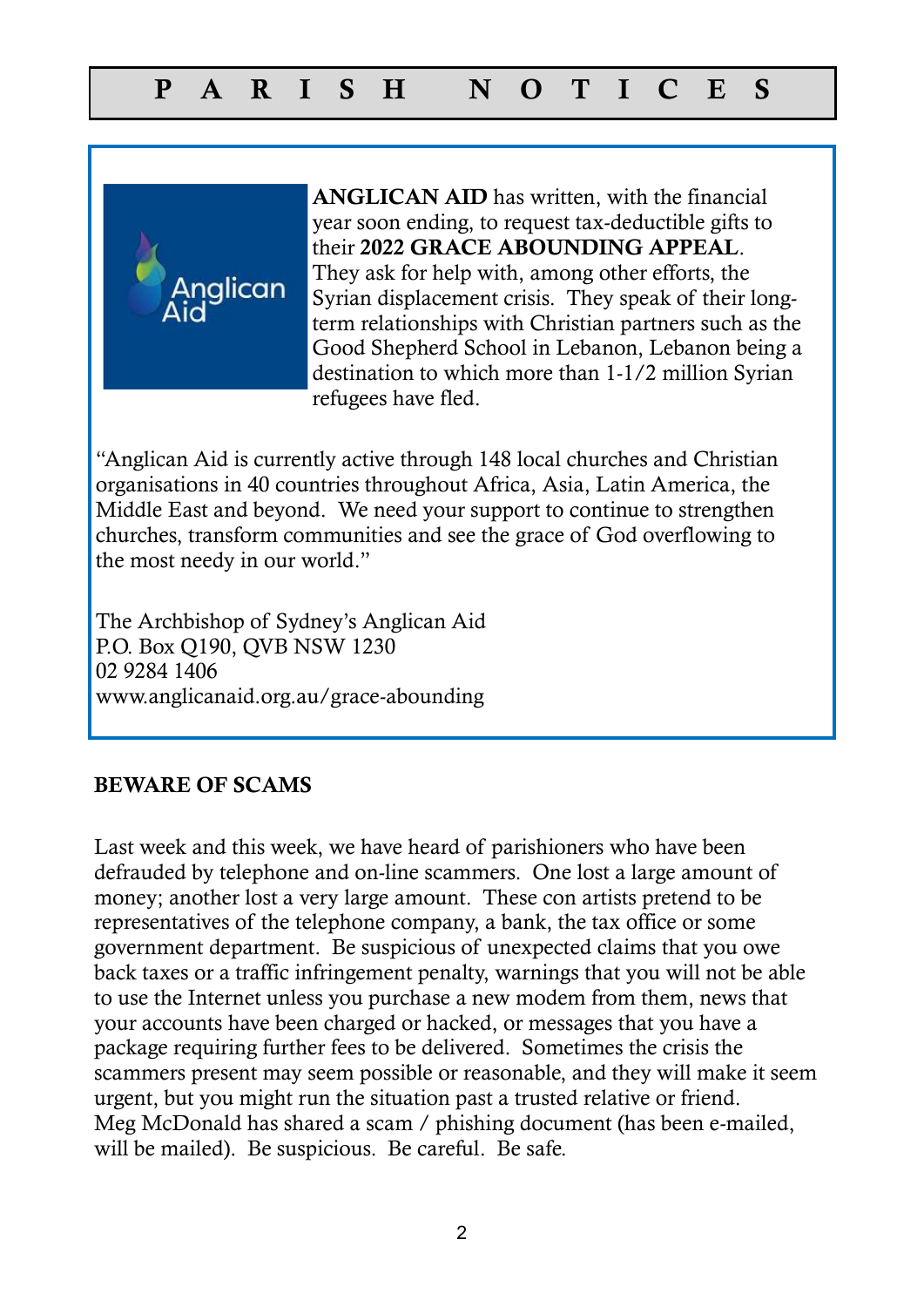|                                                    |               | C A L E N D A R                                          |  |  |  |  |
|----------------------------------------------------|---------------|----------------------------------------------------------|--|--|--|--|
| June                                               |               |                                                          |  |  |  |  |
| <b>SUN 19</b>                                      | 8:00AM        | Holy Communion, Book of Common Prayer                    |  |  |  |  |
|                                                    | 9:30AM        | Holy Eucharist, A Prayer Book For Australia              |  |  |  |  |
| <b>TUE 21</b>                                      |               | <b>Morning</b> Op Shop crew prices and sorts             |  |  |  |  |
| <b>WED 22</b>                                      |               | 11:00AM Bible Study for Cantonese speakers,              |  |  |  |  |
|                                                    |               | led by Father Ernest, Upper Room,                        |  |  |  |  |
|                                                    |               | studying the Book of Malachi                             |  |  |  |  |
|                                                    | <b>4:00PM</b> | Women's Bible Study, led by Jen Lum,                     |  |  |  |  |
|                                                    |               | Crypt, studying the Gospel of John                       |  |  |  |  |
| <b>THU 23</b>                                      |               | <b>Morning</b> Op Shop crew prices and sorts             |  |  |  |  |
|                                                    | 10:00AM       | Holy Communion, Chapel                                   |  |  |  |  |
|                                                    | <b>Noon</b>   | ESL combined class, via Zoom                             |  |  |  |  |
|                                                    | 5:00PM        | Table tennis, Hall,                                      |  |  |  |  |
|                                                    |               | hosted by Father Ernest and Bowen Lau                    |  |  |  |  |
|                                                    | <b>7:30PM</b> | Bishop Michael Bible Study group,                        |  |  |  |  |
|                                                    |               | via Zoom, studying Genesis                               |  |  |  |  |
| <b>SAT 25</b>                                      | 9:00AM        | Op Shop Sale                                             |  |  |  |  |
|                                                    |               |                                                          |  |  |  |  |
|                                                    |               |                                                          |  |  |  |  |
|                                                    |               | <b>Sesquicentennial Celebration Major Events -</b>       |  |  |  |  |
|                                                    |               |                                                          |  |  |  |  |
| <b>SAT JULY 23 2:00PM</b>                          |               | Talk on the history of St. John's Cemetery               |  |  |  |  |
|                                                    |               | Speaker: Sue Holmes, Ku-ring-gai Historical Society      |  |  |  |  |
| <b>SUN 18 SEPT 9:00AM</b> Sesquicentennial Service |               |                                                          |  |  |  |  |
|                                                    |               | Archbishop present and preaching                         |  |  |  |  |
|                                                    |               | Plaque to be unveiled<br>Brunch in church hall to follow |  |  |  |  |
| FRI 21 OCT Evening                                 |               | Formal Dinner, lounge suit / After 5                     |  |  |  |  |
| <b>SAT 26 NOV Day</b>                              |               | Sesquicentennial Fête                                    |  |  |  |  |
|                                                    |               |                                                          |  |  |  |  |

SIDESMEN—returning or new—are needed for the 9:30AM service on the first, second, third, fourth and fifth Sundays of the month— and occasionally as substitutes for the monthly Evensong service. Let John Brandon know if you can help, johnbrandon@bigpond.com. Training can be provided.